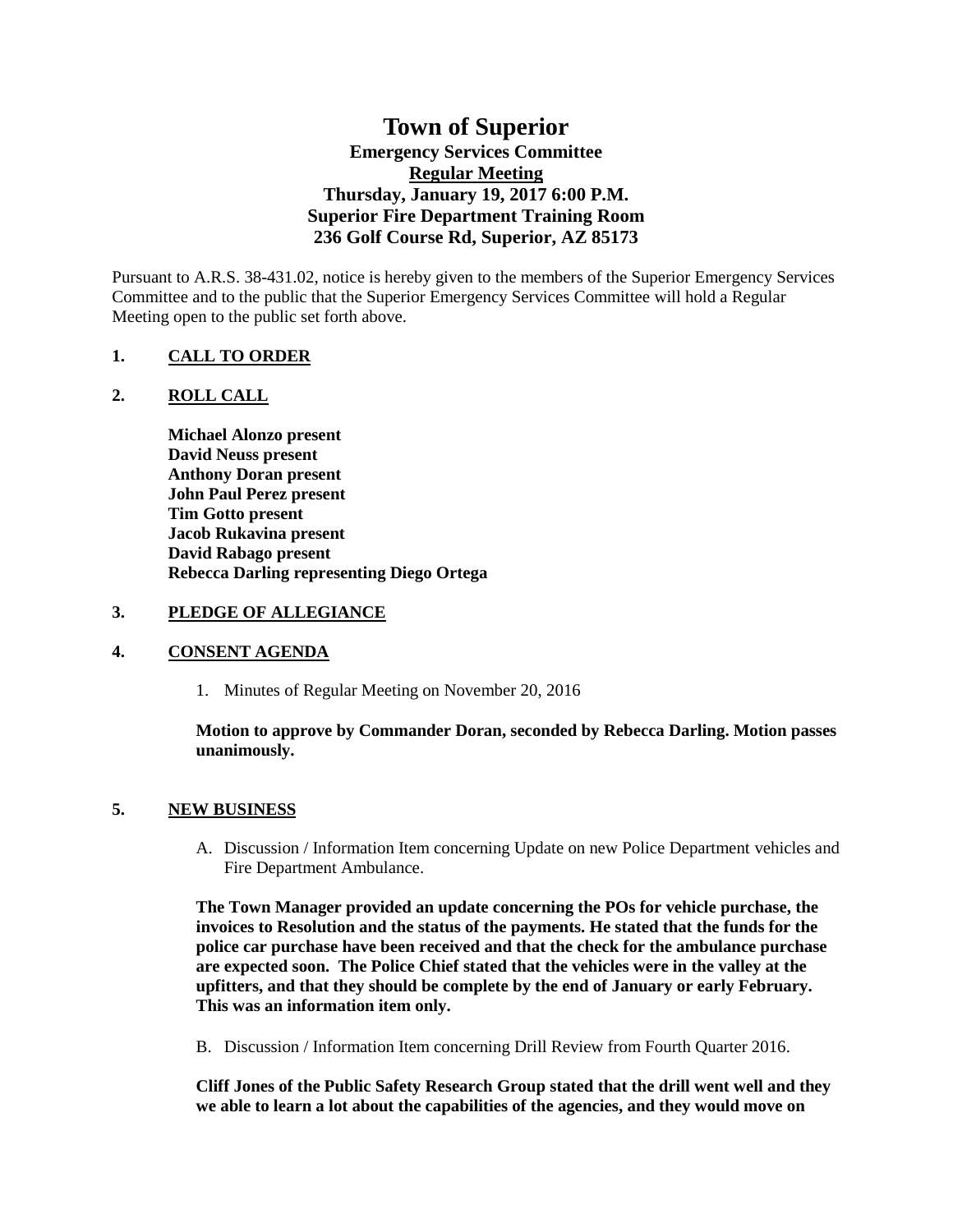**drills that involved more members of the agencies and built on capabilities. Discussion on the nature of these drills was postponed until item E. This was an information item only.**

C. Discussion / Possible Approval of Fire and Police Department SWOT Analysis. Request for Action No. 1

**The Town Manager mentioned that the current SWOT analysis is a much-improved document, and it appears ready for approval. Chairman Michael Alonzo informed the committed that the approved document would be sent on to the Council as an information item. Motion to approve by Rebecca Darling, seconded by Commander Doran. Motion passes unanimously.**

D. Possible Approval of Fire and Police Risk Assessments. Request for Action No. 2

**The Risk Assessment was discussed, and the Manager indicated that the format of this much of this report was dictated by industry standards, but it would provide a clear path to make risk based decisions for the future. The capital improvement suggestions were given risk-based ratings, and the committee discussed the items. The timeline for budget suggestions was discussed, and the Manager indicated that suggestions for additions to this list should be forwarded to the consultants by the end of February so that a risk based recommendation can be completed. Chairman Alonzo indicated that this should not include any employment costs. Motion to approve by Chief Perez, seconded by Jake Rukavina. Motion passes unanimously.** 

E. Discussion / Information Item concerning First Quarter 2017 Activities.

**Cliff Jones of the Public Safety Research Group stated that he would like to roll our multi-hazard training for the members of all agencies. Discussion on the nature of these drills continued, with various members discussing areas that they suggested advanced training be considered. Jake Rukavina of RCM indicated that they would be moving away from ALS and toward EMTs on site with broader capabilities. They would depend on Superior Fire for ALS services and would focus on helping to expand those capabilities. There was discussion of the grant opportunities to be explored in the next quarter. This was an information item only.**

# **6. ADJOURNMENT**

**Motion to adjourn by Chief Neuss, seconded by Commander Doran. Motion passes unanimously.** 

Posted by:\_\_\_\_\_\_\_\_\_\_\_\_\_\_\_\_\_\_\_\_\_\_\_\_\_

Date: Time: